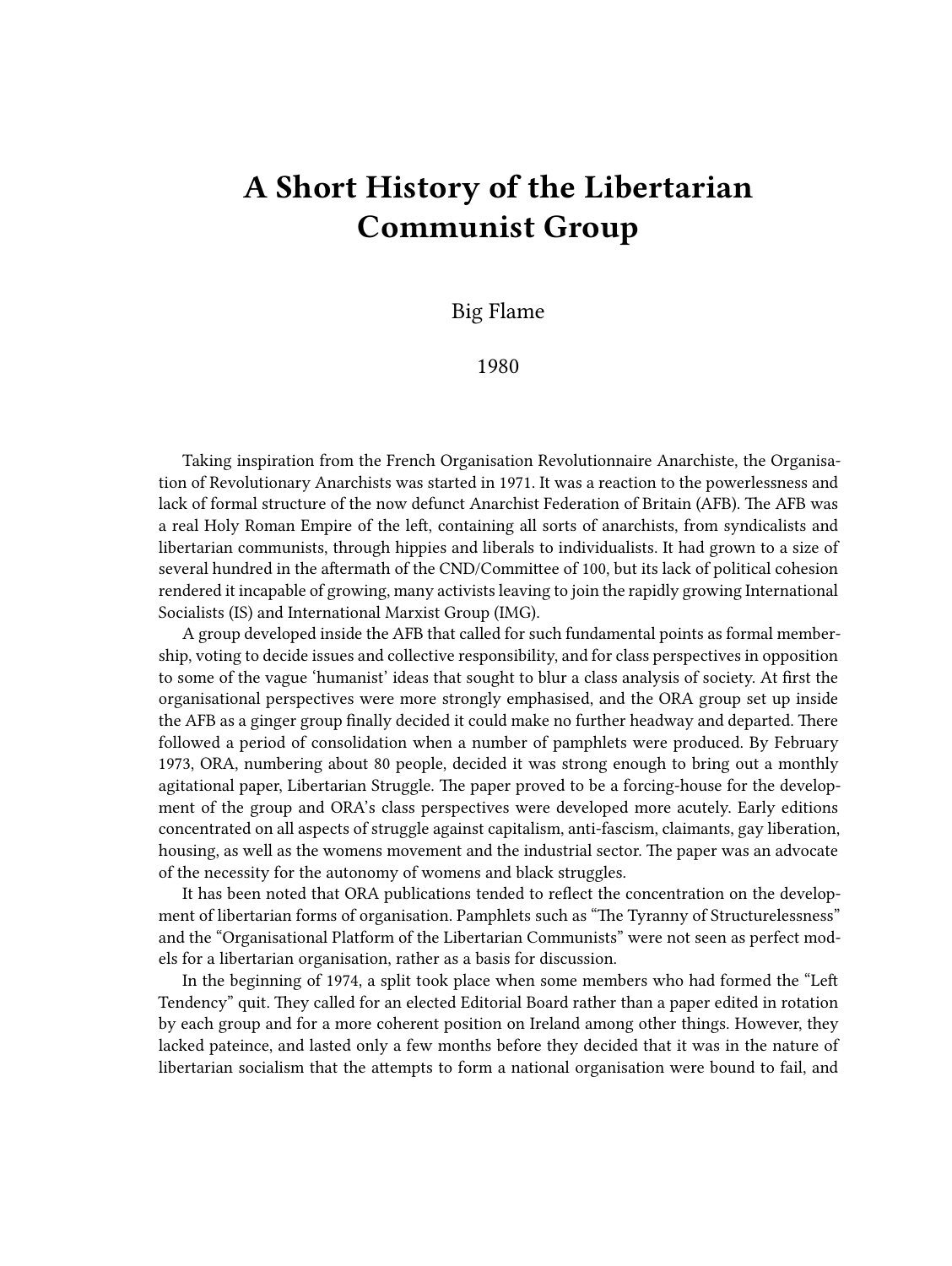turned to the Workers Revolutionary Party (WRP). This must be seen in the light of the intense agitation against the Heath government and the feeling at the time that a crunch situation was developing.

The organisation cam to a virtual standstill, as these members had been amongst the most active in the group, and many others, who weren't prepared to take on the workload, dropped out.

Amongst those who remained, some took the initiative to revive the organisation. A short run (1,000) Libertarian Struggle was put out in November 1974 and sold out within ten days, and there followed a period of recruitment and consolidation, until May 1975 when the paper began to appear again on a regular monthly basis.

At the beginning of 1975, ORA changed its name to the Anarchist Workers Association. A change which these writers in retrospect felt was a mistake, implying workerism, tending to narrow the perspectives which the early ORA had. This development was in part due to the fact that most of the membership was active in union/workplace struggle, although this is still a poor excuse.

By 1976, the AWA had 50 members, most of them active, with 3 groups in London, groups in Oxford, Yorkshire, Leicester, Brighton and Scotland. The paper, now called Anarchist Worker, was a regular monthly with sales of 1,500 to 2,000, mostly street sales. It was to some extent a "libertarian version of Socialist Worker" but in fact the coverage was wider, for example covering the struggles of squatters and claimants, and also more provocative in questioning the work ethic. The AWA was devoted to a thumping class-struggle anarchism but did have a line of full support to the autonomous struggles of women, blacks and gays, though perhaps in a rather undifferentiated fashion.

The organisation went through a vicious split between Spring 1976 and Spring 1977. The "Towards a Programme" tendency was founded primarily to change the 1976 Conference decision on Ireland, where the majority had back an abstentionist, "plague on both your houses", antirepublican position. The TAP tendency then went on to develop a number of initiatives, some of them practical e.g. commissions to cover women, the public sector, industry etc. some of them political e.g. for the AWA to develop a programme to put to the class, for a less "ultra-left" attitude towards trades unions, for the AWA to develop its theory.

Unfortunately, the AWA did not have a tradition of political debate. Much of the debate there was conducted at a puerile level. The opponents of the TAP tendency accused it of "Trotskyism", who retaliated with charges of "traditional anarchism" and "wishing to lead the AWA back to the days of the AFB". In fact, neither set of accusations was strictly true. The TAP tendency was a progression for the AWA, though not towards Trotskyism, and their opponents were class struggle anarchists who were anti-intellectual, and, when it came to the crunch, liquidationist.

Eventually, at a conference in May 1977, the TAP tendency had a clear majority and asked their opponents to leave the organisation, saying they would have left if the positions had been reversed. This offer was decelined and the opponents of the TAP tendency were expelled.

The AWA changed its name to the Libertarian Communist Group, while those who had been expelled set up the Anarchist Communist ASsociation which has since collapsed.

We moved from a class struggle anarchist to a libertarian, critical, Marxism, although this development was maturing in the years of the ORA/AWA. We already had a commitment to: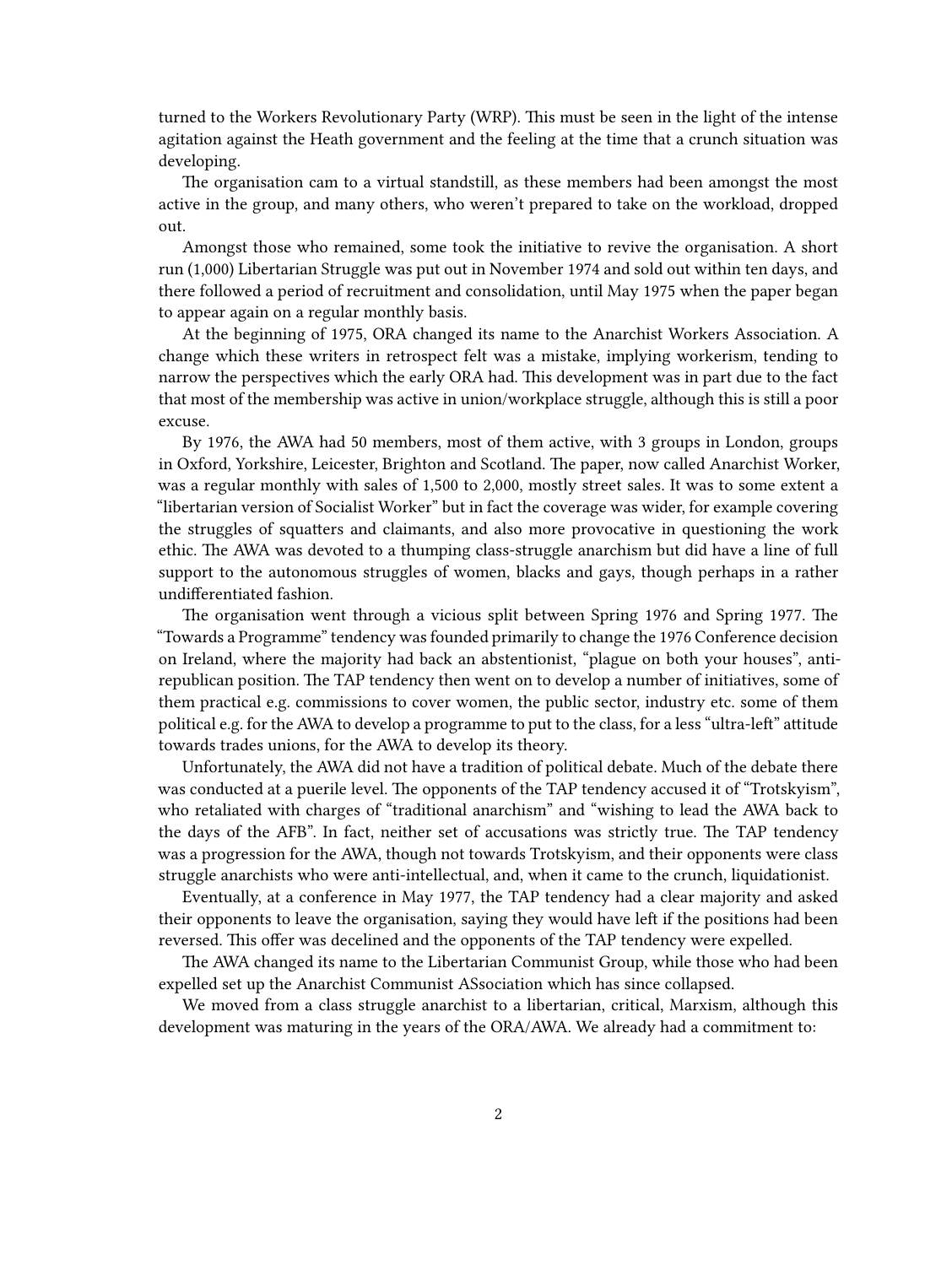- 1. Trades union work. We recognised that trades unions have been produced by struggle and are now bureaucratised and often act against workers interests, but we saw that we had to work within them.
- 2. United Front Work. We backed work in the Socialist Teachers Alliance and the Socialist Students Alliance. We believed it was possible to work with other socialists around specific objectives.
- 3. Anti-imperialist struggles. We supported the right of nations to self-determination though retaining the right to criticise the leaderships of such struggles.
- 4. Towards a programme. We had not, and still have not reached agreement on what kind of programme we need. We have always felt that it was vital to be in a position to intervene in the struggles of the class around a set of demands.

In the period since 1977, we have never had more than 20 members. We have carried on our active involvement in trades union work and we have produced Libertarian Communist as a thoughtful, critical, paper. We have tried to develop our ideas and our understanding of the history of the revolutionary movement. We have produced supplements to Libertarian Communist on Russia 1917, Spain 1937, etc. and also supplements on problems such as "Socialism and Democracy", "The Role of the Peasantry", etc.

The decision to fuse with Big Flame arose partly because we felt increasingly that the LCG was too small to give us an acceptable forum for political discussion and also that we lacked an adequate collective practice, however, we would not have decided to fuse had we not felt that there were no serious political differences between the two organisations.